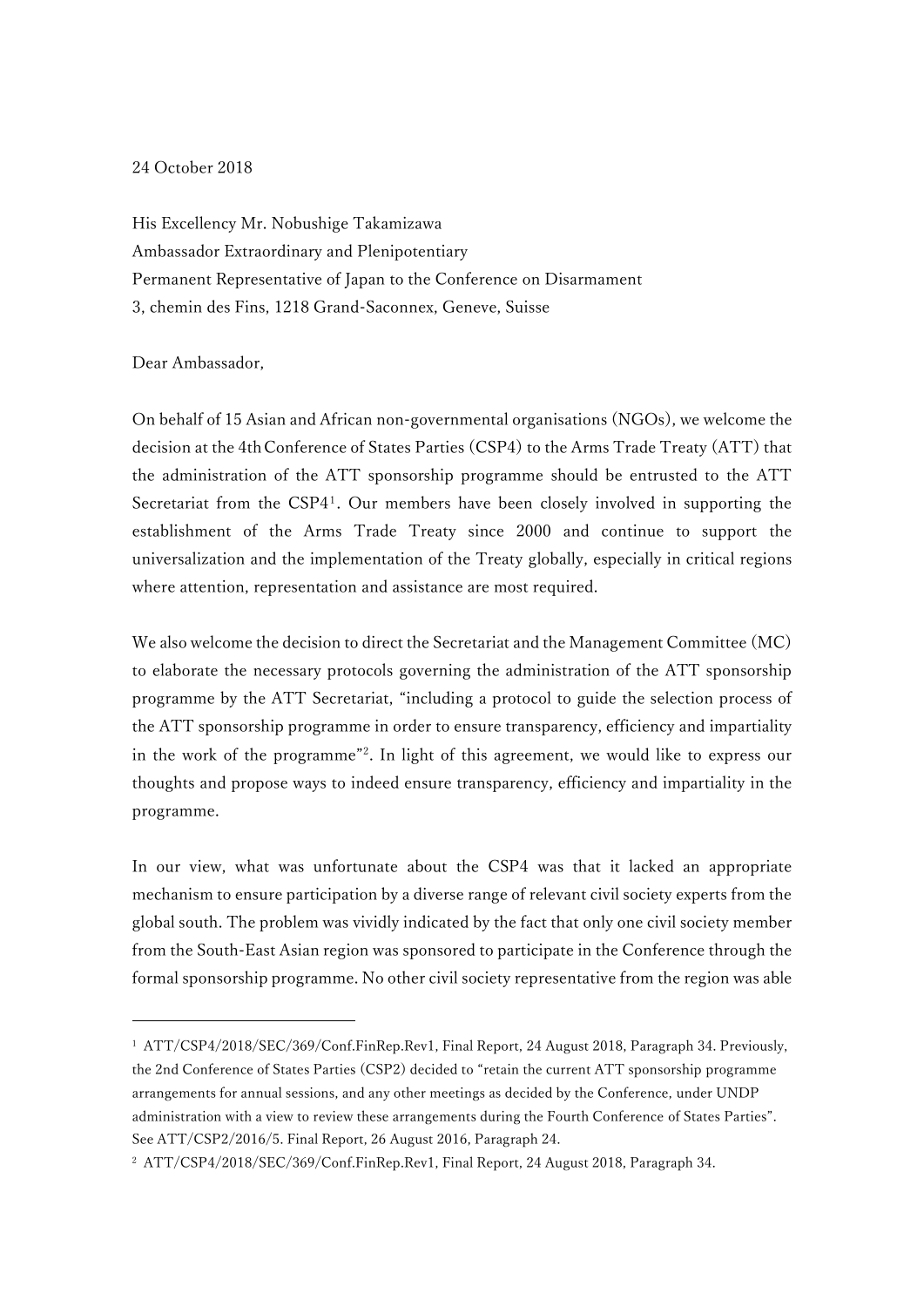to obtain any other sponsorship funds despite the Conference being the first CSP that was held in the Asian region. It is important to note that there are only a few States Parties to the ATT in the region, making work towards the universalization of the Treaty in Asia crucial. It has been stated multiple times in past Conferences that civil society participation is instrumental in universalization and implementation efforts. In fact, civil society actors in the region have long been actively working to support their governments to strengthen their export control laws and systems. Their participation would have enabled them to share their expert knowledge at the Conference on the unique challenges governments in the region face. It would have also allowed governments and fellow civil society actors from the region to discuss ways to address these obstacles in ratifying and implementing the Treaty. Unfortunately, almost none in the region was supported by either formal or informal sponsorship programmes.

As we agreed in the final report of the CSP4, the ATT sponsorship programme is important in facilitating "broad participation in Conferences of States Parties and meetings of the Working Groups".<sup>3</sup> As the formal sponsorship programme is open to all civil society actors irrespective of their status or affiliation to international coalitions, it can certainly facilitate broad and diverse civil society participation in CSPs. However, the formal sponsorship funds available for civil society actors have been too few: only 2 were sponsored in 2016, only 5 in 2017 and 8 in 2018. <sup>4</sup> We believe that this gap is something that could be remedied by the ATT Secretariat, members of the MC and potential donor states.

We also reiterate that the criteria used for the selection of civil society applicants should be clarified to ensure participation by a diverse range of relevant civil society experts from countries on the OECD DAC country list. The balance of geographical and gender representation should be achieved. There must also be a selection criterion that takes into account the candidate's prior commitment and work on the ATT and their experience and knowledge on the ground, especially in the areas such as conventional arms control and security export control. Moreover, we firmly believe that the ATT Secretariat should have a transparency mechanism in the sponsorship programme which is open to applicants to allow them to have clear knowledge of the criteria for eligibility. We are prepared to provide more detailed proposals on the necessary protocols governing the administration of the ATT sponsorship programme.

-

<sup>3</sup> Ibid.

<sup>4</sup> ATT/CSP4/2018/UNDP/361/Conf.SponsRep, ATT Sponsorship Programme, 20 August 2018, p. 3.